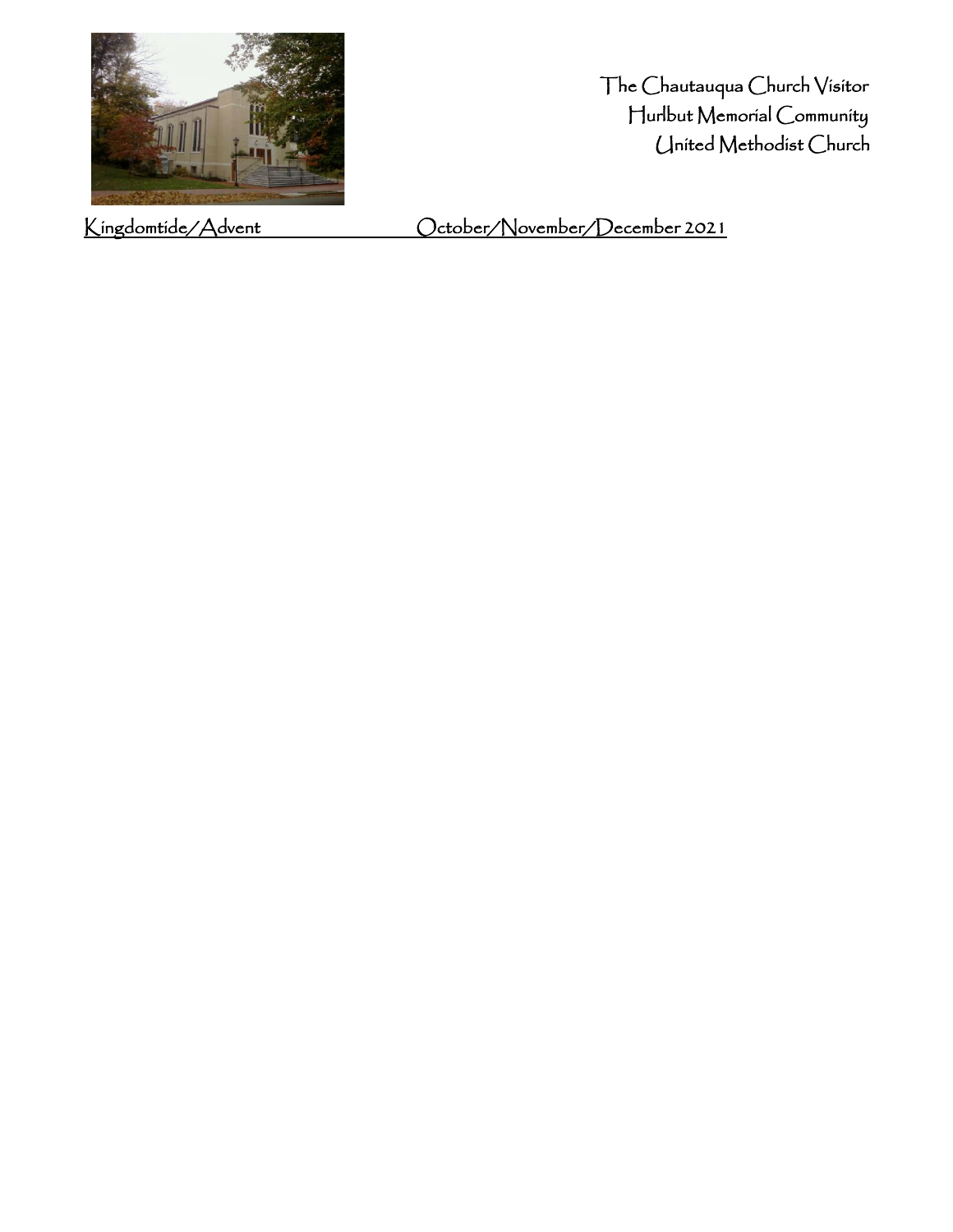## FROM THE PASTOR Rev. Paul Womack

## *THE RETURN OF A REV...*

*Greetings in the name and spirit of our Lord, Jesus Christ.*

*Many of you reading this may wonder why, after some years away, I have returned to live among you for the next year and a few months. You are not alone. I, too, have wondered the same. Well, it is about a list of "REs".*

*Quite frankly, I am persuaded this is not my idea but reflects a desire of God. We should, of course, be quite humble in assuming a directive we receive is from God. Thus, when the spirit first moved me I talked it over with Natalie and took your former District Superintendent, Larry Baird, into my confidence. (It was Larry who first brought me to Hurlbut in 2008). I shared with several others, as well with these questions: What do you think? Is this a good idea? Do you think I am spiritually and mentally up to this call to help this congregation refocus their life in this location? Most comments were generally positive, although one ministerial colleague said quite bluntly, "Not a good idea, you are too old!"*

*Nonetheless, here I am, out of mothballs as one described it.*

Beloved of God, we do face a new world from the one that greeted us in 2008.

*More and more people in our culture are distanced from religious bodies. Many of us are, quite frankly, older. COVID dealt us a serious blow. Religious needs and affiliations change and persons we care for go elsewhere to satisfy those needs. Old and recent wounds to the spirit have driven some away. We share, as well, in the divisions within our society where stresses and fractures in families and communities are serious and rupture long standing relationships. We just cannot depend on old and established ways of going about business to help us stay the course. As one Christian writer has said, "we face adaptive challenges".*

*My prayer life intensified as I pondered this call. One message from God was this, "I cannot guarantee you any results. But,I will be with you."*

*So, I, and you all who share in a call to do the work of ministry, can at least take assurance that God's promise to be with us is not "fake news". Daily I pray for God's assistance and the wisdom on my part to discern God's will for my life in this time. With God, I share the passion to REfocus, REnew, REshape, REform, REvitalize, REconcile, REenergize, REorient, REgrow, and Refamiliarize ourselves in the biblical witness that leads us to in faith and hope and love our community of faith.*

*If you are one, even from a distance, who is led to share in our call to discipleship, we cherish your support.*

*If your call is elsewhere, we will give you our blessing and hold you in prayer, and ask you to pray for us.*

*One word... these days are going to be challenging. They are also going to be exciting.*

*You see, God is calling us to REbirth!*

*To God's glory. Amen.*

*Paul*

**Church School**  something for everyone. It happens every Sunday at 9:30 am, see page 5

**Men's Breakfast** Wednesday November 17th See page 3

**Invitation from the Womack's for Thanksgiving Dinner** See page 4

**Looking for Advent Opportunities to**  celebrate the holiday season See page 4

**Summer Meal Ministry Wow! What a summer!** See page 6

Oh, give thanks to the Lord, for he is good; His love and his kindness go on forever. 1 Chronicles 16:34



**Page 2 Page 2** *Page 2 Page 2* **<b>***Page 2 Page 2 Page 2* **<b>***Page 2 Page 2 Page 2 Page 2 Page 2 Page 22* **<b>***Page 22 Page 22 Page 22* **<b>***Page 22 Page 22 Page 22 Page 22* **<b>***P* **October/November/December 2021**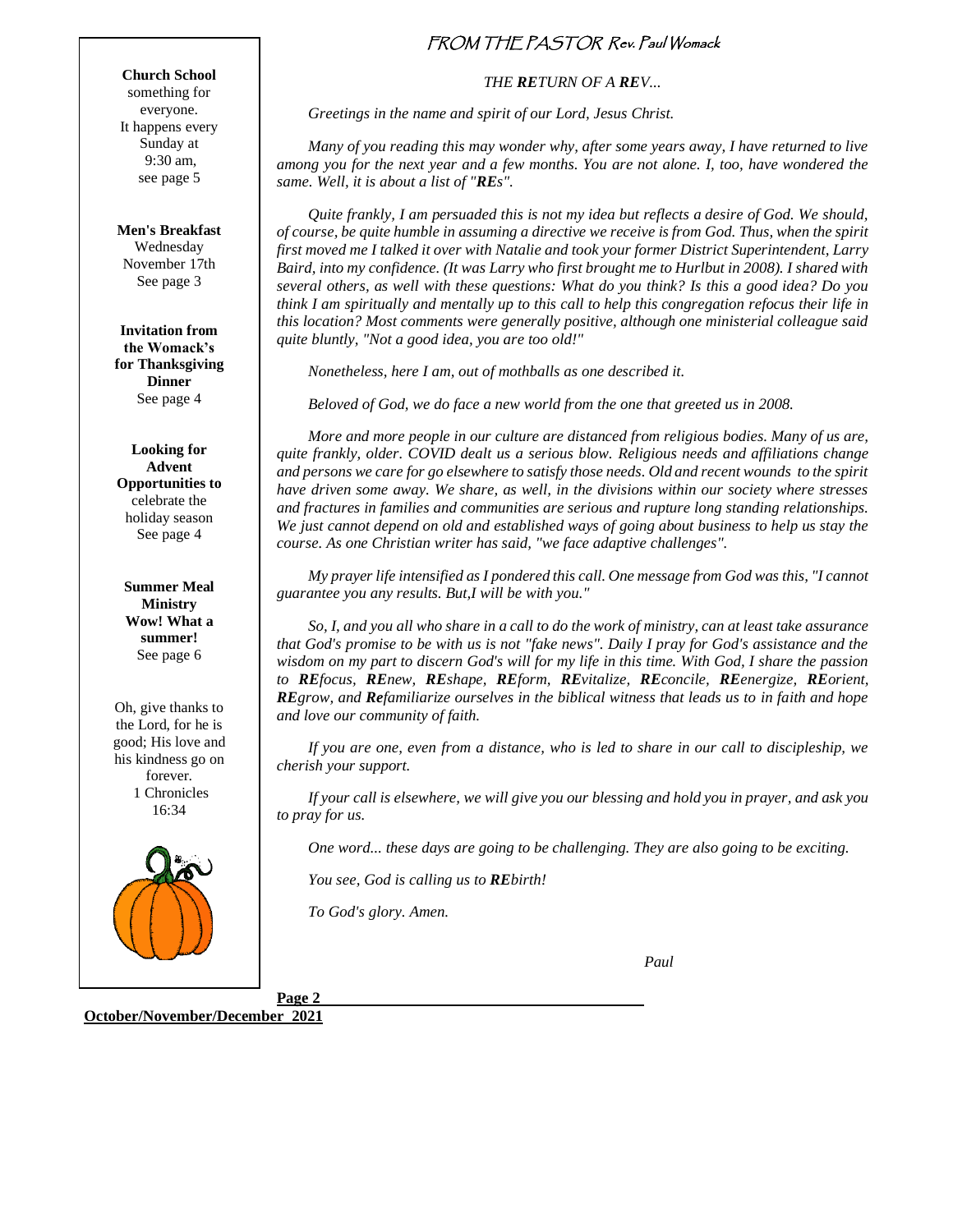## **October Birthdays:**

- **Birthday wishes to!**  1 Jane Akin, Brenda Latimer
- 4 David Maleski
- 5 Mary Vail Marshaus
- 9 Meggie Clyde
- 10 Mark Speck
- 11 Luke Stephenson
- 11 Lisa Paulus,Barb Moore
- 13 Nicole Benjamin Garcia
- 14 Tina Cornell
- 15 John Gifford, Aric Akin,
- 15 Christine Peterson,
- 15 Tom Caruso
- 16 Doug Ireland
- 18 Nancy Swanson,
- 18 Curtis Hewes, Lillian Brown
- 18 Sadie D'Angelo
- 20 Olivia Alfa, Alyssa Brown
- 24 Tom Krueger,
- 24 Catherine Womack, John Brown
- 25 Patti Speck
- 26 Gary Chilcott, Don McCord
- 27 Olivia Maleski
- 28 Esquire Perze, Izzy Nohlquist
- 28 Leah Paulus
- 
- 29 Carolyn Modisher
- 31 Butch Briggs, Chip Warner,
- 31 Marilyn Ward

## **November Anniversaries:**

 5 Jim/Rhonda Kister 20 Courtney/Aaron Taylor 17 Dena/Bill Ward

 A wonderful opportunity to celebrate the ministers in the church office know if we can add anyone to this on-going list. Hurlbut Family. Please let the

## **Lifted Up in Prayer** Please remember the following people in

3 Bonnie Bisbee 3 Nicola Caruso 4 Jenna Foster Bell 5 Luke Marshaus 6 David Foster 6 Greg Evans 6 Cady Gleason 6 Aric Gleason 8 Justin Brown 9 Betsy Smith 11 Jill Trusso 13 Sue Benjamin 15 Beverly Wightman 15 Diane Reese 15 Anna Womack 17 Beverly Hazen 18 Ben Stahlsmith 19 Regan Gifford 20 Denise Nohlquist 21 Emilie Gifford 21 Nathan Perry 24 Mike Corey 25 Stephen Foster 30 Eunice Baldwin 30 Charlie Smith **November** 

**November Birthdays**

**Birthday wishes to!**  1 Carl Swanson

## **Anniversaries:** 28 Lois/George

Cornell 29 Kathie/Billy Clyde

Cady Gleason Carolyn Latta Katie/Trent MacEwan<br>Sandra Perez Ken San George Mitch Silkotch Kim Spencer Sprague Family Marilyn Ward Project Chacocente Hope Flowers School Jail Ministry Ashvine, Mayvine, Westfield Food Fantries Coov Leadership<br>Westfield Community Kitchen Literacy Volunteers Faithful Discipleship Spiritual Growth Hurlbut Families Chaut Co Rural Ministries our conversations with God: Mary Ellen Anderson Donna Barr Renee Beardsley Gena Bedrosian Betty Jane Berdine Beth/Jim Boyle David Brown Carboni Family Case Foster Eliana Chris Nikita Gasiorowski Martha Gleason MacKenzie Hewes Doug Ireland Ingraham/Sleggs Family John/Juanita Jackson Shirley Kocker Mitzi/Debbie Kristy Marcia Limberg Laurie Lindquist Irene Maxwell Family of Patty Morton Joan Peacock Lucille Piper Dennis Roberts San George/Ramirez Family Robb Stenman Ethan Taylor Sarah Thorndike Jeff Travers Ashville, Mayville, Westfield Food Pantries Gov Leadership Dunkirk Willow Mission Habitat for Humanity

Lord, every morning you hear my voice. Every morning, I tell you what I need, and I wait for your answer. Psalm 5:3

 Father, we confess that sometimes prayer isn't very easy. We don't see you, and we where prayers have been answered by faith that we continue coming before you, opening our hearts to you through prayer. don't see you hearing our words, but we have so many experiences in our own lives

Walking with the Savior Max Lucado

## **December Birthdays** 1 Nadia Perry 4 Kate Reese 4 Matthew Benjamin 5 Justin Benjamin 6 Chris Briggs 6 Nickalis Jacobson 9 Paul Womack 13 Noel Anderson 13 Debbie Kristy 18 Bille Ward 18 Vanessa Swanson 19 Justin Latimer 19 Rachel Graham 19 Bill Peterson 21 Dennis Speck 22 Sara Graham 25 Jesus Christ 25 Bob Ludwig 25 Christine Shephard Turecki 28 Grant Stephenson 30 Josh Trusso, 30 Mark Dougherty 31 Nancy Waasdorp

## **Anniversaries**

3 Janet/Dale Weatherlow 28 Cindy/Gary Chilcott

**All the days planned for me were written in your book before I was one day old. Psalm 139:16**

> $\overline{a}$  $\overline{\phantom{0}}$

With Sympathy to all the families who lost loved ones during the summer and fall.

**Cynthianne Calhoun** of Winter Haven, FL formerly of Wahmeda at Chautauqua NY passed away on July 19, 2021 at the age of 99. She had a degree in social work. Cynthianne was a probation officer for the juvenile court and a counselor for under privileged children. She was also a lifelong helper to her husband while he pastored. She was such an amazing woman and will be missed.

**Coleman "Cole "Piper** a lifetime resident of Knoxville TN and a summer Chautauqua resident passed away on August 26, 2021 in an accident. He was 74 years old. Cole served on the Maryville College Board of Directors as chair of the advancement committee. He was active in numerous businesses, organizations and causes in East TN.

**Ed Kurtz** passed away on August 30, 2021 he was the uncle to Deanne Manzella. Prayers are with the Manzella Family.

**Richard Ingraham** from Bemus Point NY passed away on October 4, 2021 at the age of 91. He was an educator and talented musician. Dick served as a corporal in the US Army and as a Chaplain's Assistant. He was a high school guidance counselor at Maple Grove in Bemus Point and Ripley Central School. After retiring he served on the school board at Maple Grove District. Dick was Mark Sleggs step father. Our thought and prayers are with the Slegg/Marshaus Family.

**Wilma Dopler** passed away on October 6 2021 she was Trevor San George's grandmother. Are prayers are with Alena Ramirez and Trevor San George's family.

When my feeble life is o'er, time for me will be no more; guide me gently, safely o'er to thy shore, dear Lord, to thy shore.

Just a closer walk with thee, grant it, Jesus, is my plea, daily walking close to thee; Let it be, dear Lord, let it be.

FWS page 2158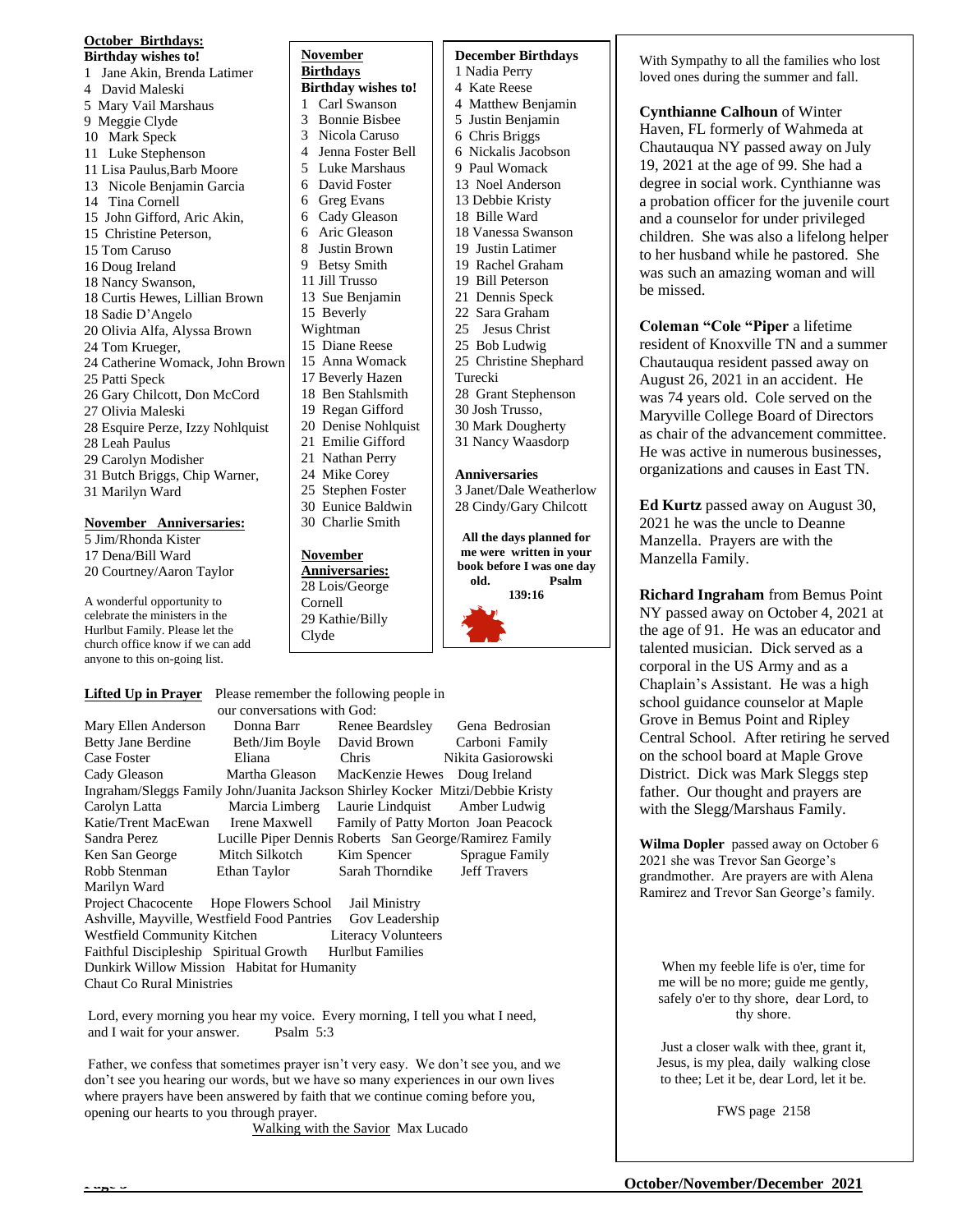## **A Summer Note**

*This was a copy of a letter we received this summer. It was written by Evelyn Waldron from Evergreen Colorado and mailed to the District Office.*

August 29, 2021

I am writing to you today about community. Chautauqua has been my family destination for the past forty -five summers. We spent weeks there as a family, my parents and sister, then my son and then just my mother and me and now only me. Over the years we made friends with other summer families and I consider them my Chautauqua Family.

The Hurlbut Church has long been a part of our summers at Chautauqua. We often attended the Shabbat morning services and the Sunday evening lectures that the church hosted for the Jewish community. One Saturday morning I picked up the prayer book and found it was dedicated to the mother of my mother's closest friend from Colorado. Her name was Augusta Steinhardt, she was a teacher from Brooklyn. There are so many connections at Chautauqua. Of course, we all took yoga classes and opera appreciation classes hosted at Hurlbut through the Special Studies program. Sometimes I just sit in the sanctuary and remember all those people, so important in my life who are gone.

Today I am at home in Colorado. I have a turkey in the oven because I feel the need to have turkey salad a la Hurlbut to take to work for my lunches this week. While at Chautauqua this summer, it came to my attention that there is some discussion about eliminating the Hurlbut Church Summer Lunch and Thursday dinner program. I can not believe that is true. The lunches in the community room of the church are an important part of the fabric of Chautauqua. It is really the only friendly, quiet place for people of all backgrounds to gather enjoy a healthy affordable meal and discuss the matters of the day. Following the morning worship

and lecture in the amphitheater is perfect for encouraging thoughtful discussion about the topic of the week. What is the point of coming to Chautauqua if not to share time together as a community and the best way to do that is to share meals together!

I encourage you to ensure that this important ministry is supported. I look forward to your thoughts about this important program.

Peace, Evelyn Waldron

**Do to others what you would want them to do to you…Then you will have a great reward, and you will be children of the Most High God.** 

**Luke 6:31, 35**





## **Summer Meal Note**

*Rev Robert Close lives in Purcellville VA he and his wife come every year to Chautauqua. While here they come to Hurlbut for lunch.*

 We are still thinking of Chautauqua and lunch at your church. I had 10 chickpea and sunflower veggie wraps. Alena, who made them, was nice enough to print out the recipe and gave it to my wife Nina with special preparation directions.

 At least once a week I get one of those special wraps (heated) and it reminds us of Chautauqua and your church which has a special energy at Chautauqua. A great community of love and service. Robert Close and Nina Frost

 On behalf of the Hebrew Congregation of Chautauqua, I would like to thank you and the staff of Hurlbut Church for the use of your sanctuary and lower level for our Saturday morning Shabbat services. It was a pleasure working with all of you! Warm Regards Esther Northman President of Hebrew Congregation

## **Hurlbut's Custodian Retires…….**

After 16 years of service here at Hurlbut Church Cindy Peacock retired as our custodian on September 30. She and Guy worked so hard inside and outside of the church keeping our building and lawn looking nice. Along with the cleaning, they changed light bulbs and batteries, fixed toilets, moved furniture, mowed lawns, removed snow, the list is endless. We will sadly miss working with Cindy she was a great custodian. Her dedication and caring for this church was reflected in how wonderful and inviting the church has always looked to others who have dropped in. Cindy and Guy will still be a part of this church family she will just be concentrating on her other two very busy jobs. Thank you again Cindy and Guy for everything that you have done for Hurlbut over the years!!!!

## **Hurlbut has a new Custodian …….**

Beginning October 1 Hurlbut has a new custodian Alena Ramirez. We all know Alena from the summer meal ministry, she has been our summer meal coordinator for the past seven years. Alena, Trevor, and the girls Bella and Giada live in Westfield. We have seen how much Alena cares about this church through her hard work and dedication to the summer meal ministry and we know that caring will be there for her new job. She will make a wonderful custodian. We welcome her as our newest staff member.

*We know that we live in God and he lives in us because he gave us his Spirit…. 1 John 4:13*

## **Hurlbut Men's Breakfast**

This group meets every month at the Bemus Point Inn. The group meets on the 3rd Wednesday at 8:00 am to share in a time of fellowship, good food, and conversation.

The next breakfast is on Wednesday November 17 and December 15, 2021.

Everyone is welcome to attend.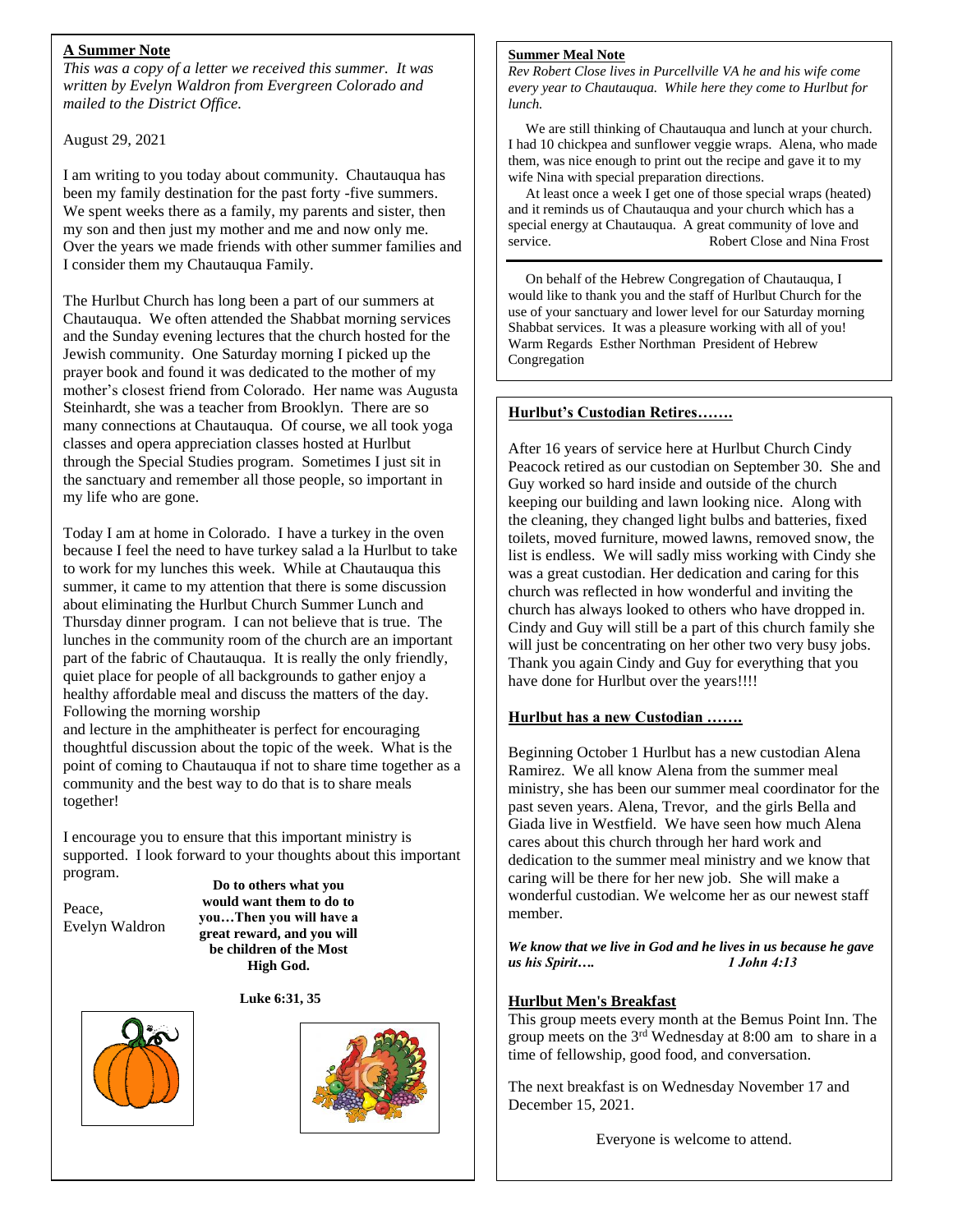## **Nurture News** *All your children will be taught by the Lord, and they will have much peace. Isaiah 54:13*

**December Senior Luncheon** Our December Senior Luncheon will be held on Thursday December 9<sup>th</sup> at noon. Our guest speaker will be Melanie Ricketts from Catholic Charities. She will talk about the services that Catholic Charities offer.

 Our first Senior Lunch was held in October and was very attended. Mike Ricketts from Chautauqua County Habitat for Humanity was our guest speaker. We learned a lot of interesting things about Habitat.

 The November Senior Lunch had two guest speakers. We heard from Jean McCausland from the Westfield Community Kitchen and Louise Quick from the Westfield Food Pantry.

 We hope that you will join us in December for a nice lunch, great fellowship time, and an interesting speaker. Please let Debbie know if you plan attending. It helps with food preparation.

**Weenie Wednesday Please join us as we continue to have Weenie Wednesday at Hurlbut!** We gather each Wednesday at about 5:30 and eat around 6. Hot dogs and beverages are

provided. Please bring a dish to pass and a board game if you wish, we may be doing some special Christmas crafts. Instruments are also welcome if you would like to share your musical talent after eating. Everyone is welcome to join in.

## **Christmas Tea Ladies of Hurlbut are invited to a Christmas**

**Tea** . Bring a friend and join us on Sunday, December 12, 2021

 from 4-6 pm for tea, treats, and a short program. Please join us as we celebrate this joyous season.

 Again we will invite the wonderful men of the church to help us out with set-up and clean-up.

 to help out …and to register for this event. Contact the Church office for more information or if you'd like

 Registrations can be made by calling the church office or signing up on the bulletin board by the Scott Street door later in November.

 **Christmas Pageant** Our children's Christmas pageant will be on Sunday, December 19 during the worship service. We would love to have all of our children participate in the pageant, they could bring their friends as well.



 **Nursery During Worship** Each week Alena Ramirez welcomes our children to the nursery for supervised care during the worship service.

 **Children's Sunday School** Continues each Sunday with our multi-age children's Sunday school class at 9:30 am.

 **Adults** The Adult Sunday School class meets at 9:30 a.m. in **the story of the story, the story of the and a** story and *the current* study Truesdale, it is facilitated by Valerie Foster. The current study **Christ needs the church, to live and**  is "You Were Made for this Moment - Courage for Today and Hope for Tomorrow" by Max Lucado. This is a book and video for this time of learning and fellowship! based study on the book of Esther. We hope you are able to join us

Give thanks for tomorrow, full of surprises, for knowing whatever tomorrow keeping and live in God's love. This gift we now bring, this present, this token, these words can convey it, the joy of this day! When grateful we may bring, the Word is our promise always, forever, we rest in God's come, remembering, rejoicing, this song we now offer in honor and praise. UM Hymnal page 87

**Before you know it, it will be that time of year again and we are looking forward to ushering in the birth of our Lord this year at Hurlbut Church in a variety of ways!**

## **Worship**

֦

**Advent Prayer Vigil** Advent is the season of waiting and preparing for the coming of Christ. The first Sunday of Advent , the beginning of our Christian year, occurs on November 28, 2021.

 We mark the beginning of the Christian year with the Hurlbut Advent prayer vigil in the Sanctuary, beginning Friday, December 3, 2021 at 3:00 PM and continuing non-stop until 3:00 PM on Saturday, December 4**.** If you have not experienced the Advent prayer vigil in the past we encourage you to participate this year. It is a very powerful and meaning time to sit in the sanctuary and pray for an hour within the 24 hour time period.We invite Hurlbut family members to sign up for various time slots on the sign-up sheet posted by the Scott St Door for this purpose, or please call the church office if you are able to assist!

*Trust in the Lord with all your heart and lean not on your own understanding, in all your ways acknowledge him, and he will make your paths straight. Proverbs 3:5-6*

**Lighting the Advent Candle** With the new year comes once again the lighting of the Advent candles. As we light the way into the new year, each week we emphasize the importance of Hope, Peace, Joy, and Love in our world. Please contact Debbie or Paul if you are interested in serving as Advent Candle lighters this year. The Sundays are 11/28, 12/5, 12/12, 12/19, and Christmas Eve 12/24/21.

**Christmas Eve Services (7:00 pm)** Believe in the true meaning of Christmas and join us for our Christmas Eve candle light service.

**Church Charge Conference Save the Date…..** Our Church Charge Conference will be held on Wednesday December 8 at 6:00 pm at Hurlbut Church with Natalie Hanson leading it. This church conference will be just for our Hurlbut congregation. Please join us for a meal for Weenie Wednesday followed by the meeting. Everyone is welcome to attend this meeting.

**Hanging of the Greens** Join us from 4-7:30 PM on Saturday, December 4 2021 for Hanging of the Greens. We invite everyone to come and help us decorate the church! Then stay and share a meal together if you would like to bring a Christmas dessert or cookies that is appreciated!. Come join us as we work together to bring the holiday spirit to the church!

**The Unhanging of the Greens** Will happen on Saturday January 8, 2021 beginning at 9:00 am. Many hands help to make the work go quickly, please join us by helping to unhang the greens

## **Thanksgiving Dinner Invitation from the Womack's**

Paul and Natalie are inviting the community to Thanksgiving Dinner here at Hurlbut Church on November 25, 2021. If you would like to join them dinner will be around 4:00 pm. Please bring a dish to share and your own table service. Paul and Natalie will be furnishing the turkey and drinks.

Please let the church office know if you plan on attending and what you will be bringing. If alone or your family is distant, don't be alone, come join us! Everyone is invited to attend. We will have a good time!

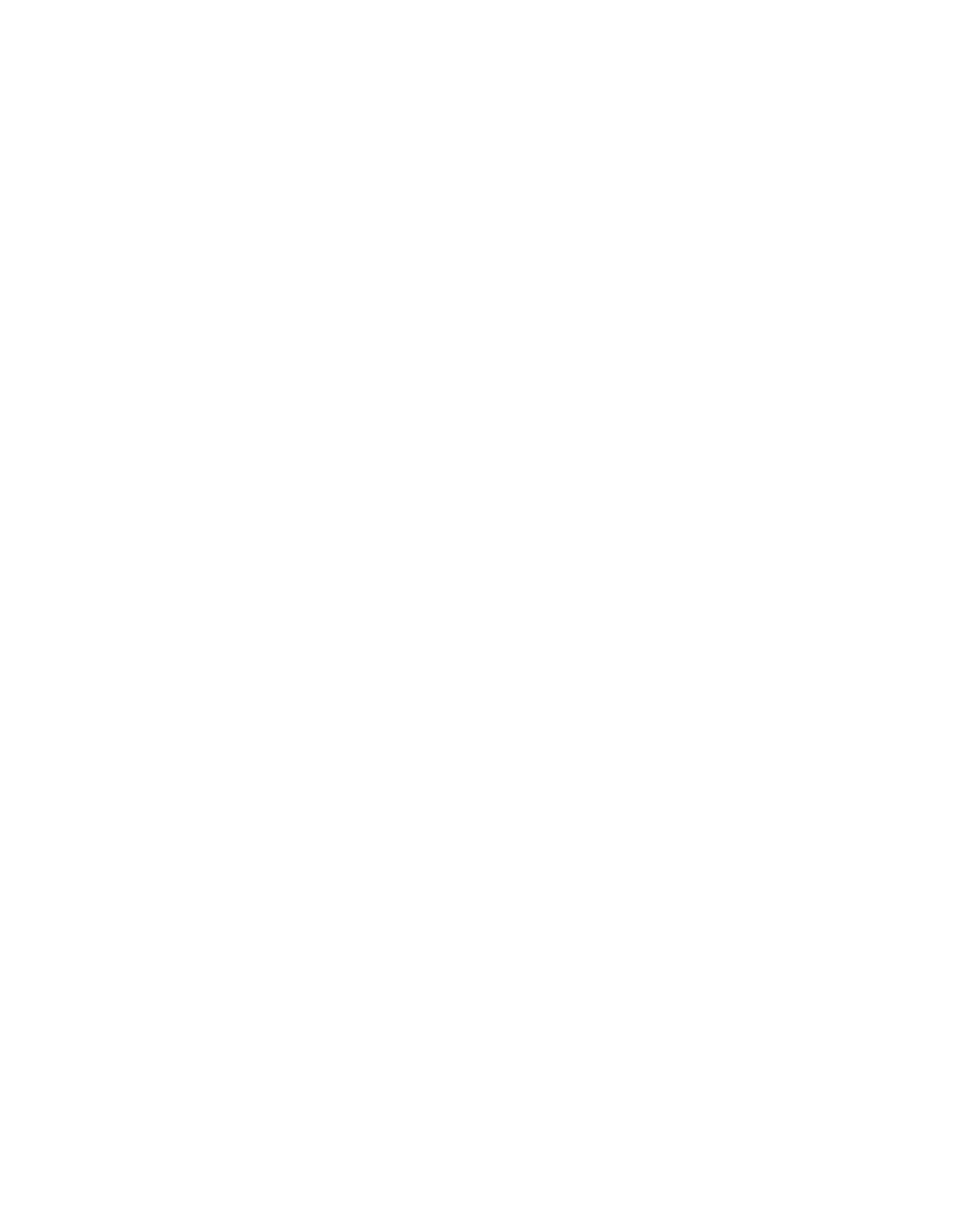## **October/November/December 2021**

Our-reach through outreach *You satisfy the hungry heart with gift of finest wheat. Come, give to us, O savings Lord, the bread of life to eat. You give yourself to us, O Lord; then selfless let us be, to serve each other in your name in truth and charity.* 

 *UM Hymnal 629*

**CLCS National Honor Society Christmas Outreach** Hurlbut will be participating in the Chautauqua Lake Central School Christmas Outreach this year. Last year we were able to purchase gifts for 9 children from CLCS. We hope to be able to do that again this year.

We are asking for monetary gifts so that the Outreach Committee can do the shopping for all of the children. We are hoping to have these donations around Thanksgiving.

## **The holidays are here…..help to make them holy by remembering someone in need.**

**Ashville Food Pantry** Please drop off your **unopened nonperishable** foods at the Scott Avenue entrance. The Ashville Food pantry is always in need of food to replenish their shelves.

 If you would like to make a cash donation the check can be made payable to Hurlbut Church with a notation in the memo line for Ashville Food Pantry and given to the church office. We will make sure that it gets to them.

**Mayville Thrift Shop** The Mayville Thrift Shop and Food Pantry is located near St Paul's Episcopal Church. The Thrift Shop is always in need of donations of small household items, toys, and clean usable clothing for men, women, and children. These items are then sold to the public for a small monetary donation. The shop is operated by an all volunteer staff.

 The money they receive is given to worthy causes in the community. In the past money has been given for a scholarship to CLCS senior's who participates in community services activities, CLCS drug/alcohol free after graduation party, Hospice, the library, Westfield Foundation, and local churches discretionary funds. The Thrift Shop is open all year Monday, Wednesday, Friday, and Saturday 10:00 am – 12:30 pm. Donations are accepted whenever the shop is open.

## **Rev J Paul Womack Christmas Basket Fund**

 As we start the season of chill in the air along with the beauty of fall, we reflect on the warmth that has been brought to hundreds of our community seniors over the years through the Office for the Aging Santa for Seniors program!!

 With YOUR help, we will be putting together baskets filled with food for 150 needy elderly households in Chautauqua County for Christmas! It is not too early to donate to the Rev J Paul Womack Christmas Basket Fund at Hurlbut Church.

 We are joined by First Baptist Church of Mayville. They will be coordinating the gift bag portion of the Santa for Seniors program this year. It is so wonderful to continue our community partnerships!!

 Checks should be made payable to Hurlbut Church with a notation that it is for the Basket Fund in the memo line. Please mail donations to Hurlbut Church P. O. Box 33 Chautauqua NY 14722. We thank you for your generous support and kindness. We will be filling the bags of food here at Hurlbut if you would like to help. People are also needed to delivery these bags to the clients around the county. Talk to the church office for more details about how you can help.

**"Life can only be understood by looking backward, but it must be lived by looking forward!"**



**Adopt A Highway** Adopt-A-Highway fall pickup day happened on Saturday October 2, 2021. We met at the church at 8:30 am to begin. This is always a great way to discover all the interesting things you can find along the highway. Many hands always make the job go quicker. Our cleanup team was made up of Sandy Brown, David Brown, Nic Caruso, Debbie Caruso, Jill Trusso, Matt Trusso.

**Volunteers** Are just ordinary people with extraordinary hearts. They offer the gift of their time to teach, to listen, to help, to inspire, to build, to grow, to learn. They expect no pay, yet the value of their work knows no limit. They've known the unexpected joy of a simple hug. They've planted tiny seeds of love in countless lives. Volunteers are just ordinary people who reach out and take a hand and together make a difference that lasts a lifetime.



**Prayer Shawls and Hats for Soldiers** The Prayer Shawl Ministry was started here at Hurlbut Church in 2007. The knitting ministry was expanded to include Hats for Soldiers in 2008.

During 2021we have given out 3 prayer shawls and 66 hats. The total number of prayer shawls given to individuals since 2007 is 100. Since the Hats for Soldiers began in 2008 Hurlbut has sent 1,187 hats to our soldiers serving in the military. This total for the hats is through 2021. Before the hats and shawls leave the church our Prayer Group prays over them, and a special blessing card is attached to each one.

Several members of our congregation and other people outside of this church have very lovingly spent endless hours knitting these hats and shawls. There have been so many individuals who have participated in this ministry a few have since passed away. When Carolyn Latta first started knitting hats for the soldiers she set a personal goal for herself of making 500 hats, here in 2021 she has now reached a total of 886. Through this ministry Hurlbut's congregation is helping to spread to others a feeling of God's loving care with their generosity of love and warmth.

We are inviting new knitters to join others here at Hurlbut with this very special ministry. If you do not knit but would like to contribute to this ministry, donations are willing accepted to help purchase yarn for our knitters. Or if you would like to learn more about this ministry, how to knit, or have questions please feel free to contact Carolyn Latta or the church office.

**Page 5**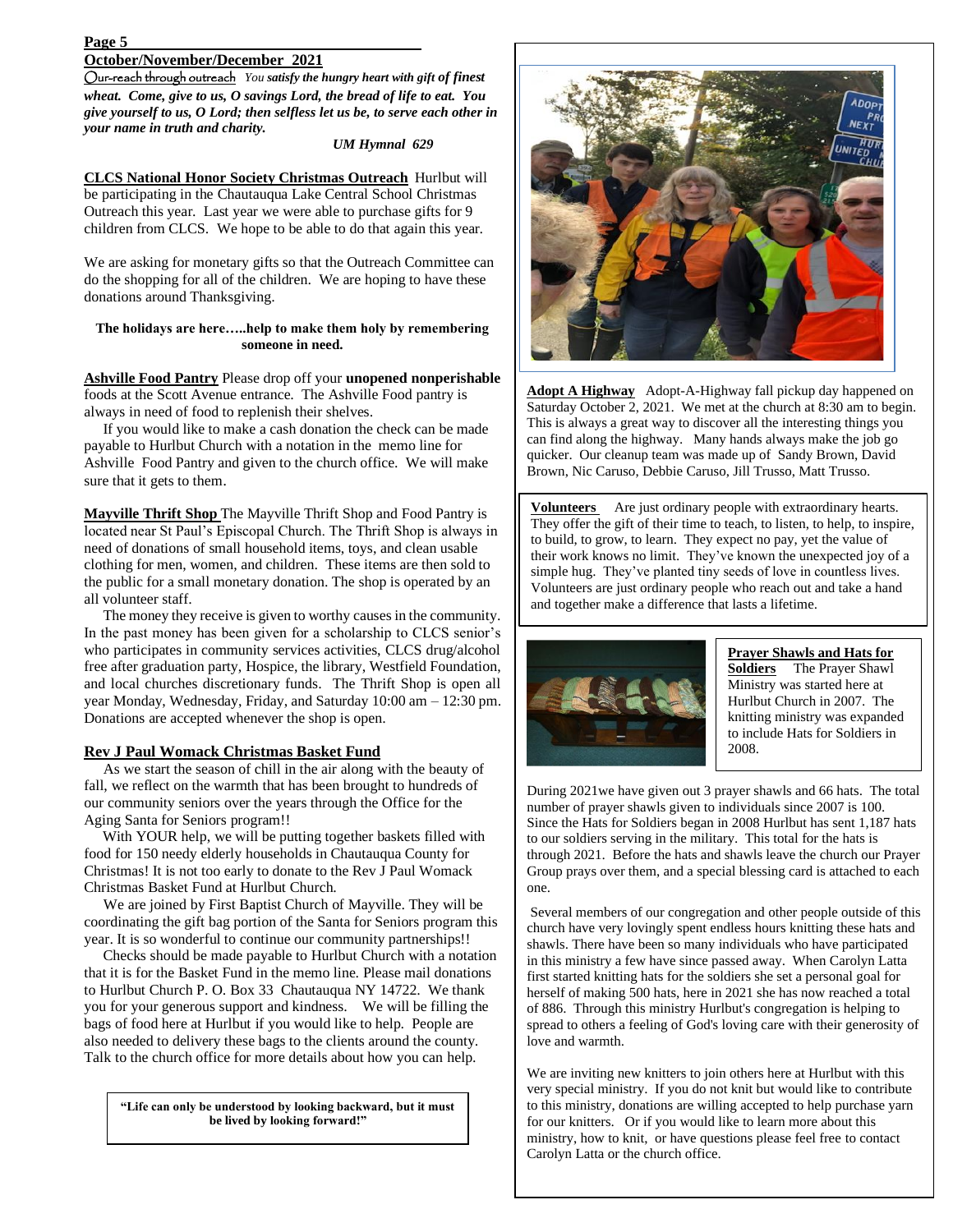## Summer Meal Ministry

# **THANK YOU!!!!!**





## Summer Meal Ministry...

 Every summer zips by during the 9 weeks in the Hurlbut Kitchen. The weather was hot and humid but the Hurlbut Kitchen was the place to be! We were so busy each day but having Alena back for her seventh year made things run so smoothly. We also hired an assistant meal coordinator Wendy Marlinski this summer. It helped so much having Wendy and James each day to give meal support and do the local shopping they were amazing. We also had some pretty fantastic volunteers and customers who came back day after day, week after week. When our repeat customers come back each year it is like seeing old friends, I think they feel the same about us!

 The meal numbers this summer were down compared to other years. People were still concerned about COVID, the numbers were down on the grounds, and the afternoon lectures were being held at 1:00 instead of 2:00 like in previous years. On an average we served about 350 lunches each week in the past it was 497. In 2019 we totaled 4,477 lunches for the entire summer, this year it was 3,153. That was lower than 2019 by 1,324. The dinner numbers averaged 113 per week, in 2019 it was 185 so we were down about 72 people per week. We made the decision prior to the summer not to have the lemonade stand this year. It would have been very difficult to have run the lemonade stand especially when our volunteers were down each day during the week .

 Our customers were gracious and appreciative for the great service and good food they received from us every day. They were happy to be back at Chautauqua and to know that we were still here at Hurlbut offering meals. This could not have happened without the daily volunteers for each meal. This year we had 90 volunteers for the season, everyone served from their heart. Our volunteers consisted of ages from 4 years old to 91 years old. Everyone was amazing who helped, from the youngest to the oldest You are all the best!!!! We could not have been so successful without all of your help and our continued faithfulness to make each day work no matter what………

 As in the past our homemade soups are always one of the best selling choice even with our very hot summer weather, 651 soup plates were sold plus 57 extra soups were purchased. The second choice of our regular daily options at 456 was the turkey salad plate. The top two choices were the same as last year. Alena and her creative veggie wraps were popular again this summer selling 442. Fruit plates are another daily choice selling 172 . Our daily specials always go over well the 1,415 totals for those items were taco salads 631. Our other two choices quiche 393 and crab salads  $391$  a  $4<sup>th</sup>$  of July special hot dog, pasta salad, and pickle that was 17. Some other meal facts we served 3,427 cookies this was counting lunches, extra cookies sold at lunch, special cookie orders, and volunteers. This is always alot of cookie dough that was made!!!!! That was a lot of cookies that were baked!!!!!!

 continue to operate. The meal ministry is very important to Hurlbut Church. As we all know the proceeds help to continue supporting the church missions and ministries throughout the entire year. Without the help and commitment of the Hurlbut congregation and Hurlbut's many friends who give of their time serving meals or making desserts, coming here to eat a meal and just passing the word to others that we are here and to come and try us out, we would not be able to be so successful with our summer meal ministry. We are thankful that we are able to serve so many people who return year after year to Hurlbut for their meals. We provide a very important service to the community. But this service also helps this church so much. Without the Summer Meal Ministrty our church would not be able to

 So many of you went truly above and beyond what ever was asked of you this summer. Thank you to our turkey slicing team who slice the dinner turkeys every Wednesday afternoon, that was always a time of many laughs. We never had a lack of desserts and that was because of the generous people who baked every week. Thank you to our wonderful dessert cutters who came every week. Thank you to the Marlinski's who did our local shopping every day. Many thanks to everyone who took home and washed all the dish towels every day. Thank you to those of you who were just there for an uplifting word, prayers, hugs, or those who just came and supported the meal program by enjoying our delicious meals.

 We were so fortunate to have our Meal Coordinator Alena Ramirez return for her seventh year. She worked so hard in the kitchen making sure that we had enough food each day and that things were ready on time, welcomed all the many volunteers with her kindness and her calming personality. It is hard work being the Summer Meal Coordinator it is a tiring job with long hours it takes a special person.... we have always been fortunate to have good, caring, hardworking people as our Meal Coordinators. Alena is one of those special people and we can't thank her enough for all the time, patience, leadership, creativity, and heart she put into doing her job. Thank you again Alena, we hope that your summer at Hurlbut was an enjoyable experience for you… as it was for the rest of us working with you! We were also so fortunate to have Wendy and James Marlinski working for us this summer. It helped so much to have consistent, friendly, caring, helpful people who were here everyday helping.

> **"Whatever you do, work at it with all our heart, as working for the Lord, not for men. It is the Lord, Christ you are serving". Colossians 3:23**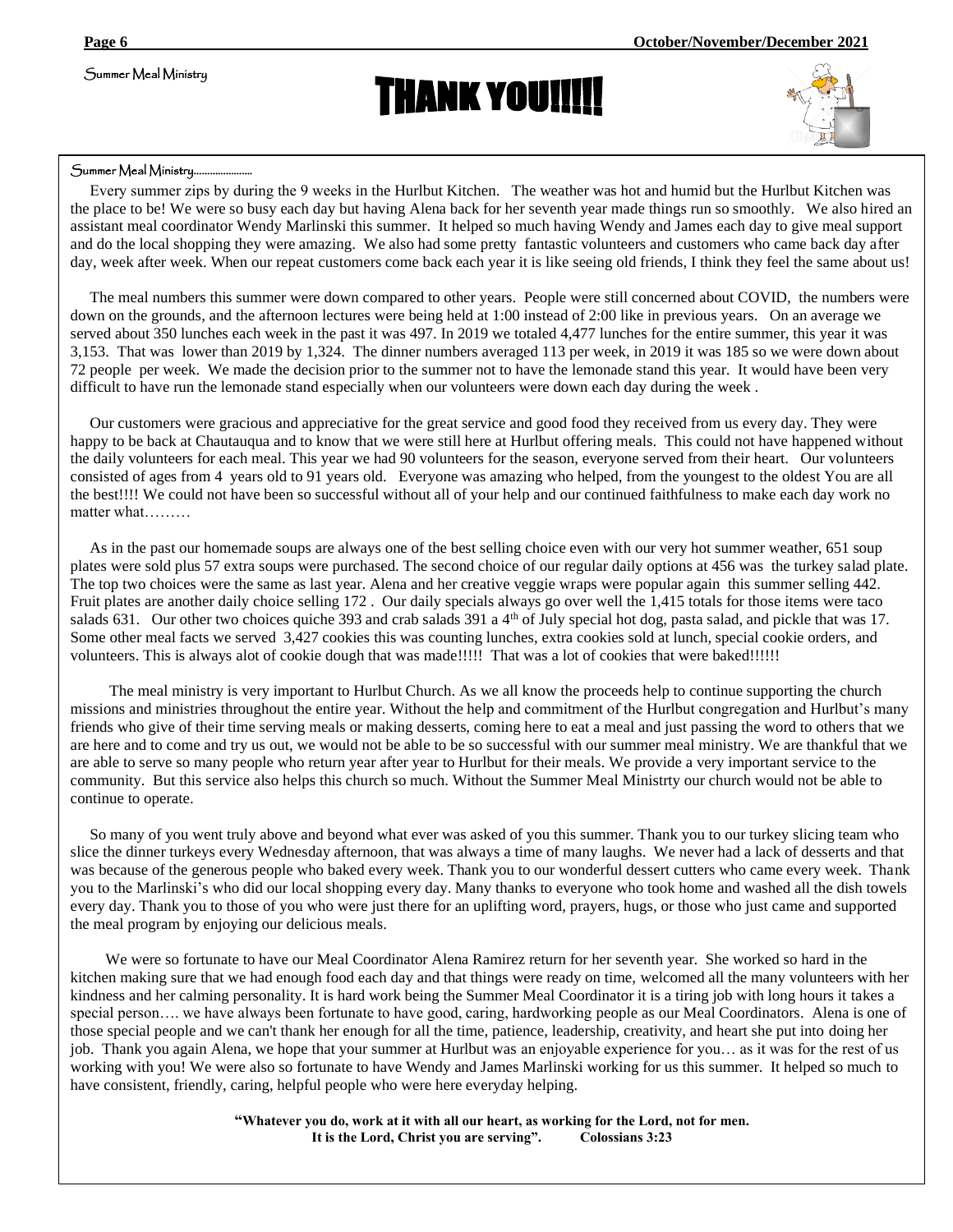## **FINANCE COMMITTEE UPDATE**

! coming holidays with our Hurlbut family and our own families, may the Greetings from your Finance Committee! As we gather during the Lord bless and keep you all in His love.

As you know, the past few years have been monetarily very challenging here at Hurlbut. The Pandemic, for many months, prevented us from worshipping together. With Chautauqua Institution virtually closed during the summer of 2020, we lost our meal ministry income as well as other funds received for use of church facilities. This past summer saw Chautauqua return to perhaps half of its normal season, and this was reflected in our meal ministry, which brought in about half of what we had earned in 2019.

 The return of Pastor Paul Womack, with wonderful assistance from Rev. Natalie Hanson and Rev. John Jackson, has brought a renewed vitality to the church, both in attendance numbers and enthusiasm.

 In November we are having Stewardship moments during our Sunday services, reminding us of the commitments we all need to make as members of Hurlbut and disciples of Jesus Christ. These include prayer, presence, gifts and service. We all must give as we are able, not just financially, but in all manner of utilizing our gifts.

 The Finance Committee has built a very conservative budget for 2022, but in order to achieve our goal of breaking even, we need everyone's support. Please consider increasing your financial giving if possible. Hurlbut is looking forward to increased programming, going out into the community more and growing in faith and numbers!

 When you receive a pledge card, please fill it out and return to the church promptly. If you don't get one, contact the office, or just feel free to give as you are able.

Best Wishes in Christ, Mike Corey, Finance Chair

## Thank You from the Finance Committee

 Thank you for all the volunteers who worked countless hours with our Meal Coordinator serving God with your servant-like attitude making Hurlbut a part of your very busy summer activities. All of you graciously served the public for nine weeks baking desserts for Thursday dinner, working inside the church prepping food, serving, and cleaning up for lunches and dinners.

 Running a summer meal program is not an easy endeavor it takes a lot of people and commitments to make this a success for the Church. We had a decent summer after a COVID year. Financially our earnings ended in the black but they were down about half from previous years. But the income we did receive will help to aid the Missions and Ministries of this church.

 Words can not begin to describe our gratitude to the Chautauqua Community and this congregation for supporting Hurlbut church by eating your meals here this summer and volunteering to help us serve others. The Finance Committee

Help us accept each other as Christ accepted us, teach us as sister, brother, each person to embrace. Be present, Lord, among us, and bring us to believe we are ourselves accepted and meant to love and live.

Teach us, O Lord, your lessons, as in our daily life we struggle to be human and search for hope and faith.

Teach us to care for people, for all, not just for some, to love them as we find them, or as they may become. UM Hymnal 560

### **Page 7 October/November/December 2021**

|         |                     | <b>2021 Financial Status</b>    |                        |
|---------|---------------------|---------------------------------|------------------------|
| 9/30/21 | Income<br>11.239.46 | <b>Expenditures</b><br>9,116.77 | <b>Net</b><br>2,122.69 |
| YTD     | 124,214.66          | 114,781.41                      | 9,433.25               |

For if you give, you will get! Your gift will return to you in full and overflowing measure, pressed down, shaken together to make room for more, and running over. Whatever measure you use to give—large or small—will be used to measure what is given back to you." Luke : 6:38

We find ourselves each fall season in a state of awe and wonder at our church, our church family and the impact Hurlbut Church has beyond its walls to the greater community and far beyond. Giving to others, sharing with others and serving with others has been an integral part of our church life. We are touched by the testimonials of visitors who serve with us during summer meals, who attend our services and who use our building for their needs.

Thank you to all of you for your prayers, your presence, your gifts and your service to make Hurlbut Church, a place that means so much to so many people......even to more people than we know.

 From all of the committees here at Hurlbut Church…. As we look to the days ahead, we hope and pray for all of Hurlbut's ministers. Consider trying to do something new in loving service for our Church as we gather together in this sacred place. Sign up for any of our ministry opportunities available each Sunday, join the Choir, invite a neighbor, friend or coworker to Sunday Worship. Even if it is just for one Sunday, you can make a wonderful and lasting impact on the life of our Church.

 Thank you for all you do, both seen and unseen, for God surely sees and rejoices in all that Hurlbut Church does.

*You should be a light for other people. Live so that they will see the good things you do and will praise your Father in heaven. Matthew 5:16*

### **Stewardship Preaching and Teaching Scripture**

Exodus 25:2 Giving with willing heart Exodus 36:2-7 Giving to the Lord in overabundance 1 Chronicles 29:3-4 Personal treasures given to temple 1 Chronicles 29:14 Giving back to God what God has given to us Psalm 37:21,26 Giving generously Psalm 50:23 Value of sacrifice and offering Psalm 54:6-7 Giving out of gratitude for deliverance Psalm 112:5 Blessings on generous people Proverbs 3:9-10 Honor the Lord with one's wealth Proverb 22:9 Blessing for generous man Malachi 3:8-10 Stealing from God Matthew 5:23-24 Giving with clean heart Matthew 6:2-4 Private stewardship Matthew 6:19-21 Treasures on earth and treasures in heaven Matthew 23:23 Fullest measure of giving Mark 4:24-25 Those given much and those given little Mark 12:13-17 Paying taxes to government Mark 12:41-44, Luke 21:1-4 Widow's small offering Luke 3:11 Sharing with others Luke 6:38 Abundance repays those who give. Luke 12:33-34 Selling one's possessions for the poor Acts 10:2 Devout centurion 1 Corinthians 4:2 Need to prove faithful 1 Corinthians 16:2 Giving on first day of week 2 Corinthians 8:1-5 Persecution brings overflowing joy and generosity 2 Corinthians 9:6-7 Sowing and reaping 2 Corinthians 9:10 God rewards givers Galatians 6:6 Student sharing with teacher Hebrews 13:16 Share with others 1 Peter 4:10 Using one's gifts for the good of others